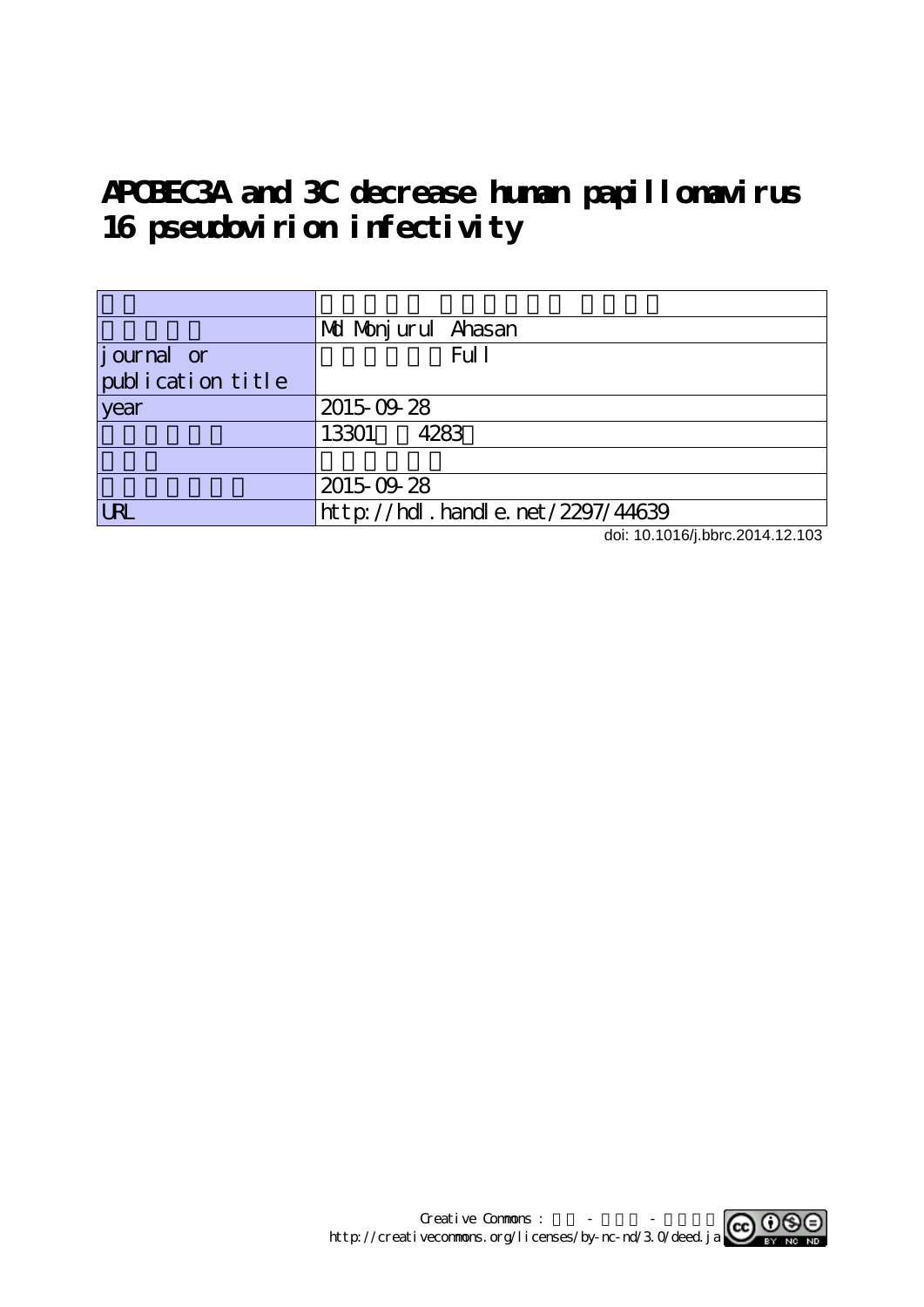## 1. Introduction

Apolipoprotein B mRNA-editing catalytic polypeptide (APOBEC) deaminases are a family of proteins, which include AID, APOBEC1, 2, 3A, 3B, 3C, 3DE, 3F, 3G, 3H, and 4 [1e4]. APOBEC3 (A3) proteins are antiviral factors that inhibit viruses and transposable elements, both of which use reverse transcription during their life cycle [1e4]. The antiviral functions of A3 proteins
have
been
extensively
studied
in
human
immunodeficiency
virus
1
(HIV‐1)
and hepatitis B virus (HBV) infections. In the case of HIV-1, A3G-induced hypermutation of viral DNA inhibits HIV-1 replication either by base excision repair (BER)-mediated DNA cleavage or accumulation of destructive mu- tations in the viral genome [1e4]. Furthermore, deaminaseindependent antiviral activities are reported; A3G is proposed to block elongation of HIV-1 and HBV DNA by reverse transcription through a deaminase-independent mechanism [5,6]. In addition, binding of A3G with viral RNA is proposed to be important for inhibiting reverse transcription of retroviral genomes [7]. Human papillomaviruses (HPVs) are small doublestranded DNA viruses, and a subset of HPVs are recognized as causative agents of anogenital and oropharyngeal cancers [8e10], where HPV16 accounts for at least 50% of cervical cancer cases
worldwide
[11].
The
HPV16
genome
is
a
7.9‐kb
closed
circular
DNA
comprising
at
least eight open reading frames (ORFs) (E1, E2, E4, E5, E6, E7, L1, and L2) and a noncoding long control region (LCR). The LCR con-tains viral replication origin and an early promoter responsible for transcription of E6 and E7 oncogenes required for cellular trans- formation, while L1 and L2 encode the viral capsid proteins [8,9,11]. HPV16 infects the basal cell in cervical
epithelia
and
establishes
its
genome
as
extrachromosomal episomes.
Viral replication and capsid expression are induced in synchrony with host cell differ-entiation, and virions are assembled in the upper layer of epithelia and released into cell surroundings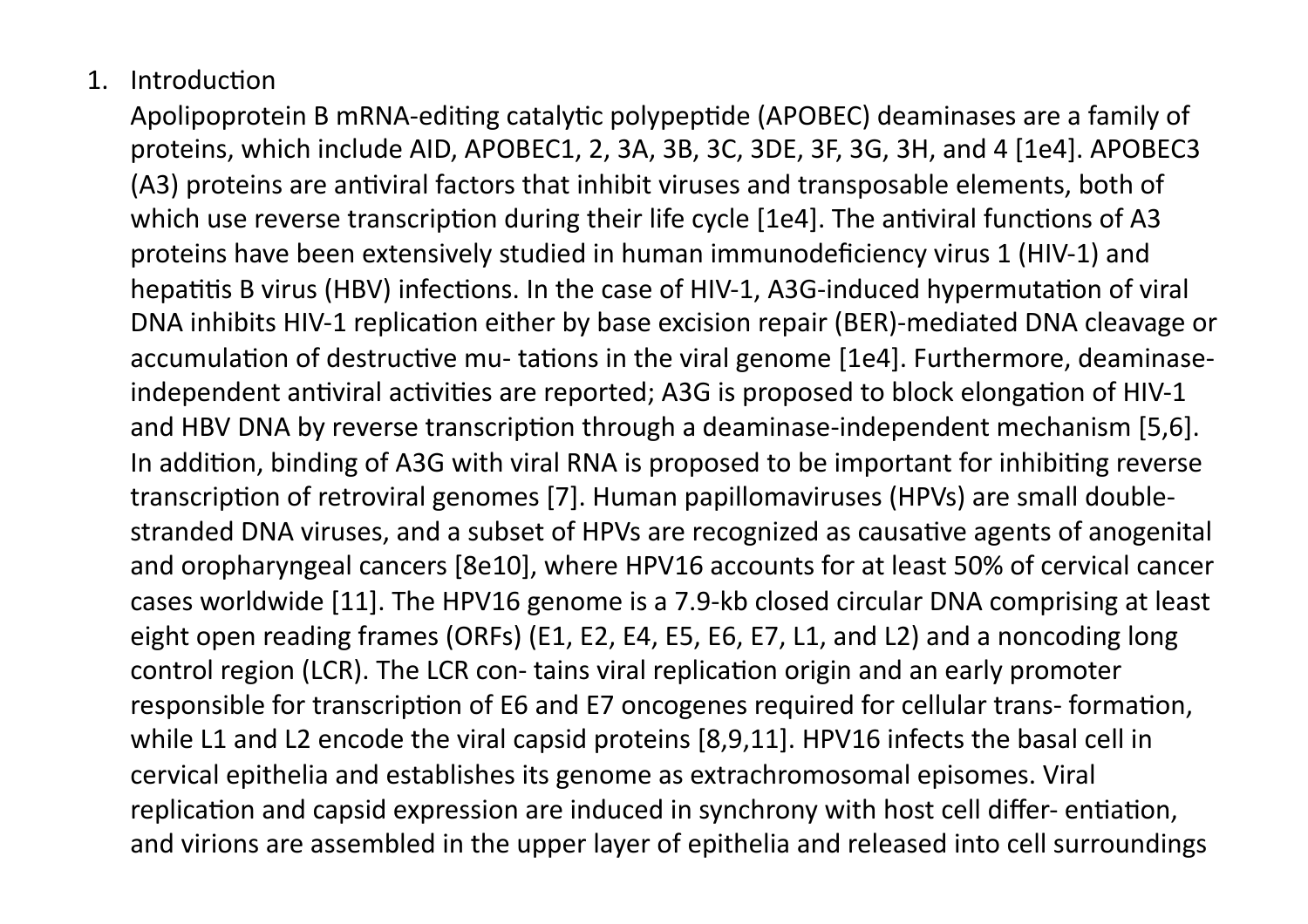once the host cell is exofoliated after terminal differentiation [9]. We have recently demonstrated that the HPV16 E2 gene is hypermutated by endogenous A3A and A3G induced by interferon b (IFN-b) in W12 cells [12], human cervical keratinocytes derived from a CIN1 biopsy that maintains HPV16 episomes [13]. Despite the observed hypermutation, the levels of HPV16 episomal genomes were not affected under the condition of A3s up-regulation. Thus, the pathophysiological relevance of A3 proteins in HPV infection remains unknown. To examine the antiviral role for A3 proteins, particularly in the virion assembly, we utilized an HPV16 pseudovirion (PsV) system [14]. Our results suggest that A3A and A3C exert their antiviral activities during the assembly phase of the
HPV16
virion.

### 2.
Material
and
methods

2.1. Cell culture 293FT cells were purchased from Life Technologies and main-tained in DMEM (10% FBS, 0.1 mM Non-Essential Amino Acids, 6 mM L-glutamine, 1 mM Sodium Pyruvate, and Penicillin/Strep- tomycin), as instructed by the supplier. HeLa cells were maintained in DMEM (10% FBS,
Penicillin/Streptomycin).

#### 2.2. Plasmid construction

To
create
pEF‐nLuc,
the
NanoLuc
coding
sequence
from
the
pNL1.1
vector
(Promega,
N1001)
was subcloned into the pEF-BOS- EX vector [15]. pHPV16-L1/L2 was previously described [16]. FLAGtagged green fluorescent protein (GFP), A3A (Acc. No. XM\_005261387), A3F (Acc No. NM\_145298) and
A3G
(Acc
No.
NM\_021822)
expression
vectors
were
previously
described
[12,17].
For
the FLAG-A3C expression vector, an ORF of human A3C (NM\_014508) was amplified by RT-PCR with forward (50 - AAA - GAATTCATGAATCCACAGATCAGAA - 30) and reverse (50 - AAAACTC -GAGTCACTGGAGACTCCCGTAG‐30
)
primers
using
cDNA
derived
from
HepG2
cells.
The
fragment was then cloned into pCMV3TAG1A (Invitrogen). For the FLAG-A3H expression vector, an ORF of human A3H (FJ376616) was amplified by RT-PCR with for- ward (50 -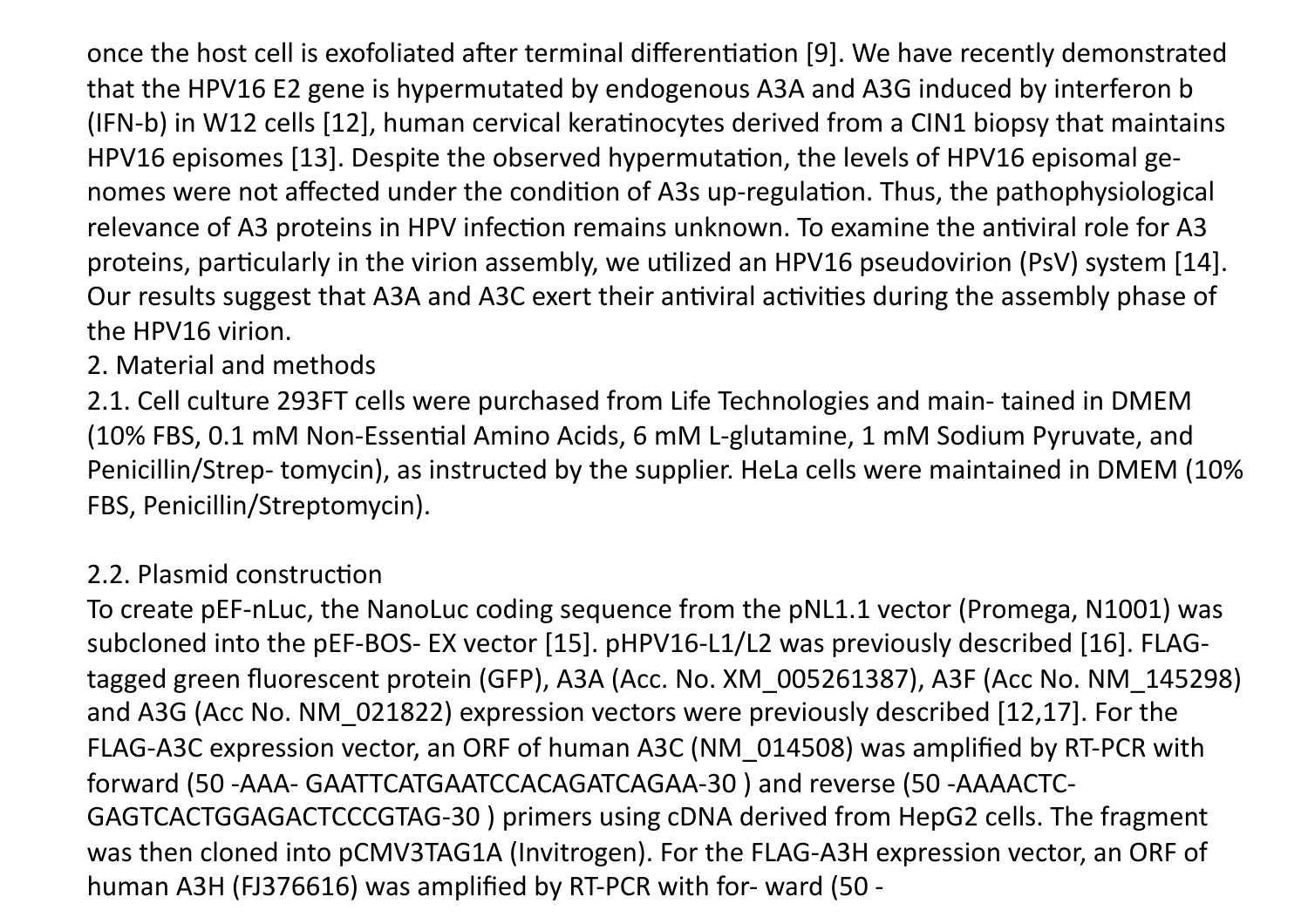#### AAAGAATTCATGGCTCTGTTAACAGCCGAA‐30
)
and
reverse
(50
‐

AATAGTCGACTCAGACCTCAGCATCACACA‐30
)
primers
using
cDNA
derived
from
CaSki
(human keratinocyte cell line) cells. The fragment was subsequently cloned into pCMV3TAG1A. Successful construction of plasmids was confirmed by DNA sequencing.

2.3. PsV preparation and infectivity assay

We closely followed the protocol provided by Buck et al. [14]. In brief, 293FT cells were cotransfected
using
Lipofectamine
2000
(Life
technologies)
with
pEF‐nLuc,
pHPV16‐L1/L2,
and pFLAG-A3 proteins, as per the manufacturer's instruction. Two days after transfection, the cells were harvested and lysed with phosphate- buffered saline (PBS) containing 0.5% Triton-X 100, 1 mM
ATP,
25
mM
ammonium
sulfate,
1
mg/mL RNase
A
(Sigma),
50
mg/ml
DNase
I
grade
II (Roche),
and
0.1%
Plasmid‐Safe
(Epicentre).
The
lysates
were
incubated
for
at
least
16
h
at
37

C to induce maturation of PsVs, followed by addition of sodium chloride at a final concentration of 0.85 M. The lysates were incubated on ice for 10 min and centrifuged at 4 C at 5000 g for 5 min. 2 x 10 4 HeLa cells per well of a 24 well plate were incubated with the superna- tant (high salt extract, HSE) with a 2000-fold dilution of the culture media, unless noted. Two days later, the cells were harvested by trypsin digest, and the luciferase activity was measured using the Nano-Glo Luciferase Assay system (Promega), as per the manufac- turer's instruction. Challenge of HSEs from the GFP control to a well without HeLa cells yielded a luciferase activity of ~300e400 rela- tive luciferase units (data not shown), comparable to the value of the empty wells. Thus, the residual luciferase activity in HSEs was considered to be negligible. In addition, Buck
et
al.
demonstrated
that
challenging
HSEs
allowed
293H
cells
to
express
the
reporter
gene in a L1 or L2 dependent manner [18]. Hence, we justified challenging HSE as a method to assess infectivity of PsVs. 2.4. Western blotting Western blotting was performed as previously described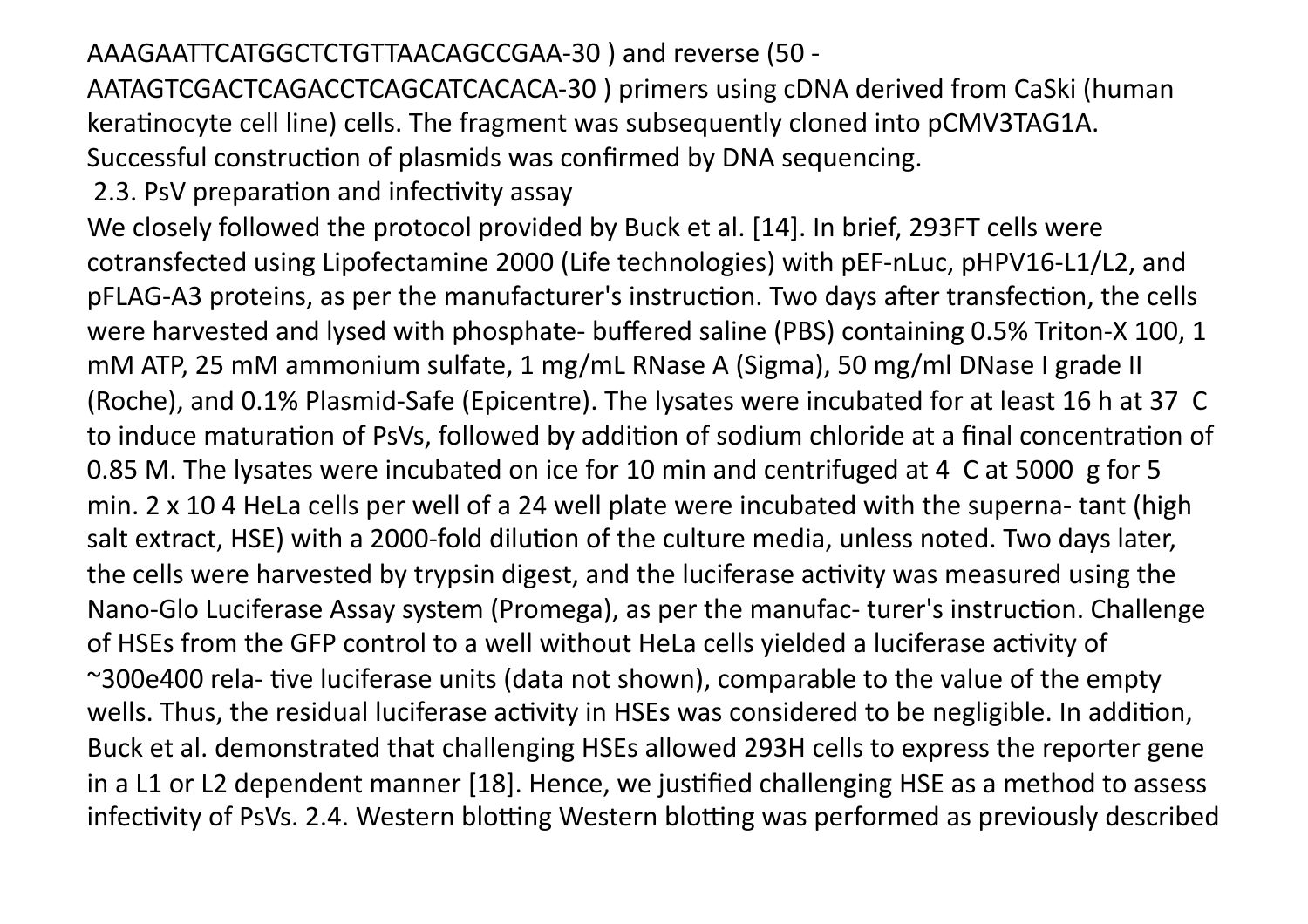[12,17]. The antibodies used in this study were: rabbit anti-GAPDH (G9545, Sigma), horseradish peroxidase (HRP)-conjugated antirabbit IgG (GE Healthcare), mouse anti-FLAG (M2, Sigma), mouse anti-Myc (9E10, sc-40, Santa-Cruz), mouse anti-HPV16 L1 (ab69, Abcam), and antimouse IgGeHRP (GE Healthcare). Signal development was performed using ECL Western Blotting Detection Reagents (Amer-sham) and signal detection was achieved using the LAS1000 imager system (FujiFilm). 2.5. Copy number determination of pEF-nLuc by qPCR described [12]. To prepare nuclease-resistant DNA, 2 ml of HSEs were added to 10 ml of extraction buffer (10 mM Tris pH 8.0, 150 mM NaCl, 25 mM EDTA, 1% NP-40, and 200 mg/ml proteinase K) at 50  $\odot$  C overnight to degrade PsV capsid proteins. The resulting extracts were diluted 10-fold in doubledistilled water, incubated at 95 C for 7 min to heat-inactivate proteinase K, and subjected to qPCR. For quantification of the pEF-nLuc copy number, forward (50 -

TCCTTGAACAGGGAGGTGTGT‐30
)
and
reverse
(50
‐CGATCTTCAGCC‐
CATTTTCAC‐30
)
primers were used. Specificity and linearity of the quantification were confirmed using pEF-nLuc as a template
(data
not
shown).
Copy
numbers
of
pEF‐nLuc
in
total
cell
lysates
or
HSEs
were determined by qPCR. Serially diluted pEF-nLuc was used to obtain the standard curve for calculating the copy numbers of each sample. 2.6. Immunoprecipitation Cells were lysed with PBS containing 1% Triton-X 100, 0.5% Tween 20, and a complete protease inhibitor cocktail tablet (Roche). Immune complexes were collected using an Anti-FLAG M2 Affinity Gel or an Antic-Myc Agarose Affinity Gel (Sigma, A2220 and A7470, respectively), as per the manufacturer's instructions. Precipitated complexes were purified using Micro Bio-Spin Chro- matography Columns
(BioRad,
#732e6304)
and
eluted
with
buffer
containing
6%
SDS,
50
mM TriseHCl,
and 150 mM NaCl. 2.7. Statistical analysis Statistical analyses were performed using GraphPad Prism (GraphPad Software). The two-tailed unpaired t-test was used for determining significance by qPCR
and
luciferase
assay.
P
values
of
<0.05
obtained
between
experimental
groups
were considered statistically significant. In all graphs displayed in this study, error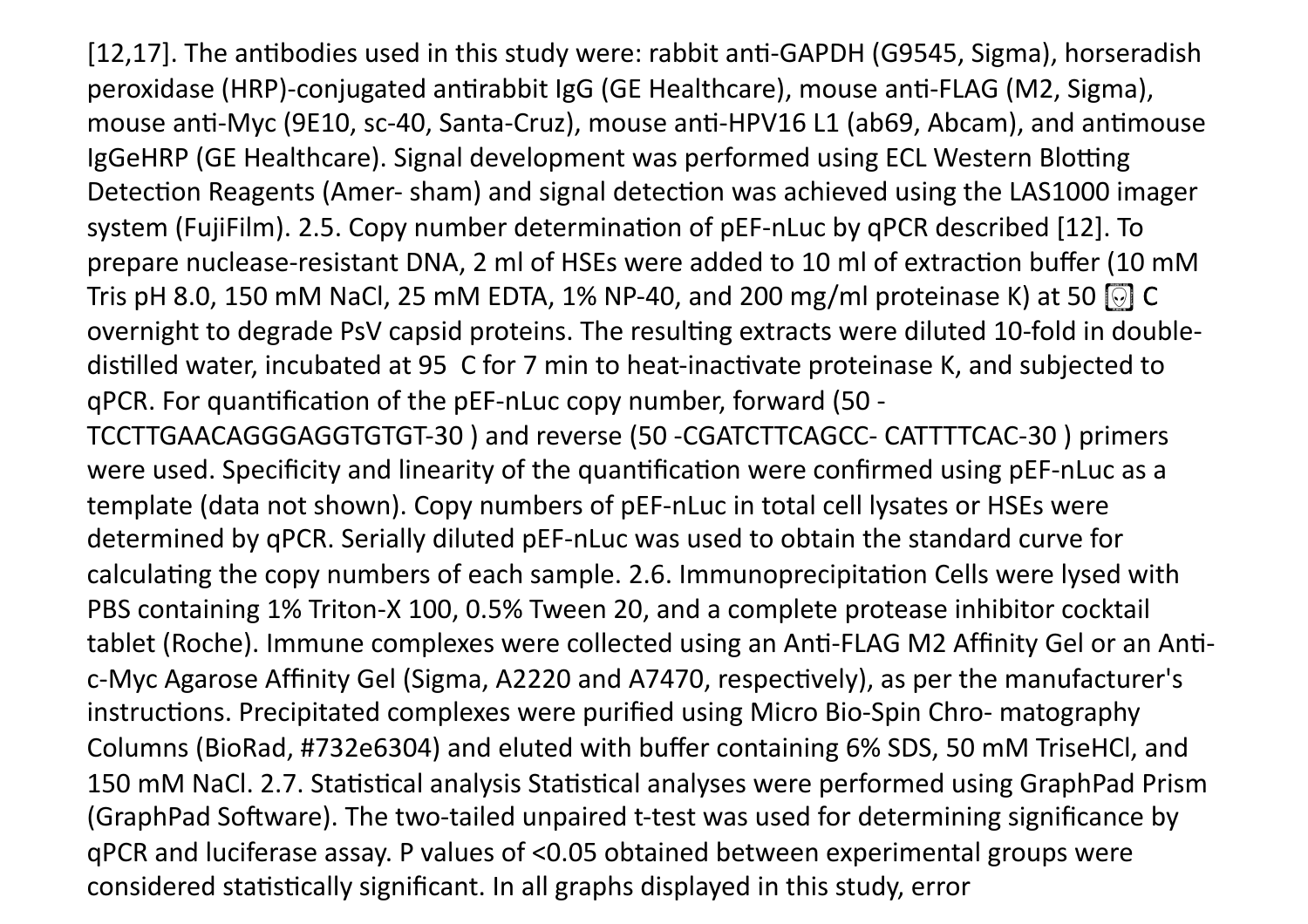bars
indicate
the
standard
error
of
the
mean
from
duplicate
or
triplicate
samples.

3.
Results

3.1. A3A and A3C reduce infectivity of HPV16 PsV We previously reported that A3s are abundantly
expressed
in
W12
cells,
compared
to
AID
or
A1
[12].
Furthermore,
our
RT‐qPCR analysis revealed that both HPV16 (-) and (+) cervical tissues ex- press A3s (data not shown). These findings motivated us to explore the possibility that A3 proteins influence the assembly of the HPV16 virion by utilizing the production system of PsV [14]. Each expression vector producing A3 proteins or GFP was co-transfected with an HPV16 capsid expression vector (pHPV16‐L1/L2)
and
a
luciferase
reporter
plasmid
(pEF‐nLuc).
Two
days
later,
the
cell
lysates containing PsV were prepared under high salt conditions. These lysates (called HSEs) were further treated with a nuclease to digest DNA not encapsidated into the PsV, while leaving encapsi- dated reporter plasmids intact. To determine infectivity, HeLa cells seeded in a well of 24‐well
plate
were
challenged
with
0.25
ml
of
HSEs
prepared
from
293FT
cells
overexpressing each A3, and the luciferase activity was determined 48 h after infection (Fig 1A). As shown in Fig. 1A, HSEs prepared from A3A, A3C, A3F, and A3G were less infectious than that prepared from GFP. The reduced infectivity of PsV in the presence of A3G, A3F and A3H could be partly attributed to decreased capsid protein (L1) levels in HSEs of A3 transfected cells compared with that of GFP transfected cells (Fig. 1B). It is currently unknown why L1 protein levels decreased in A3 transfected cells compared with GFP transfected cells. To compare infectivity of PsVs produced
from
A3
transfected
cells
that
contained
varying
amounts
of
the
L1
capsid
protein,
we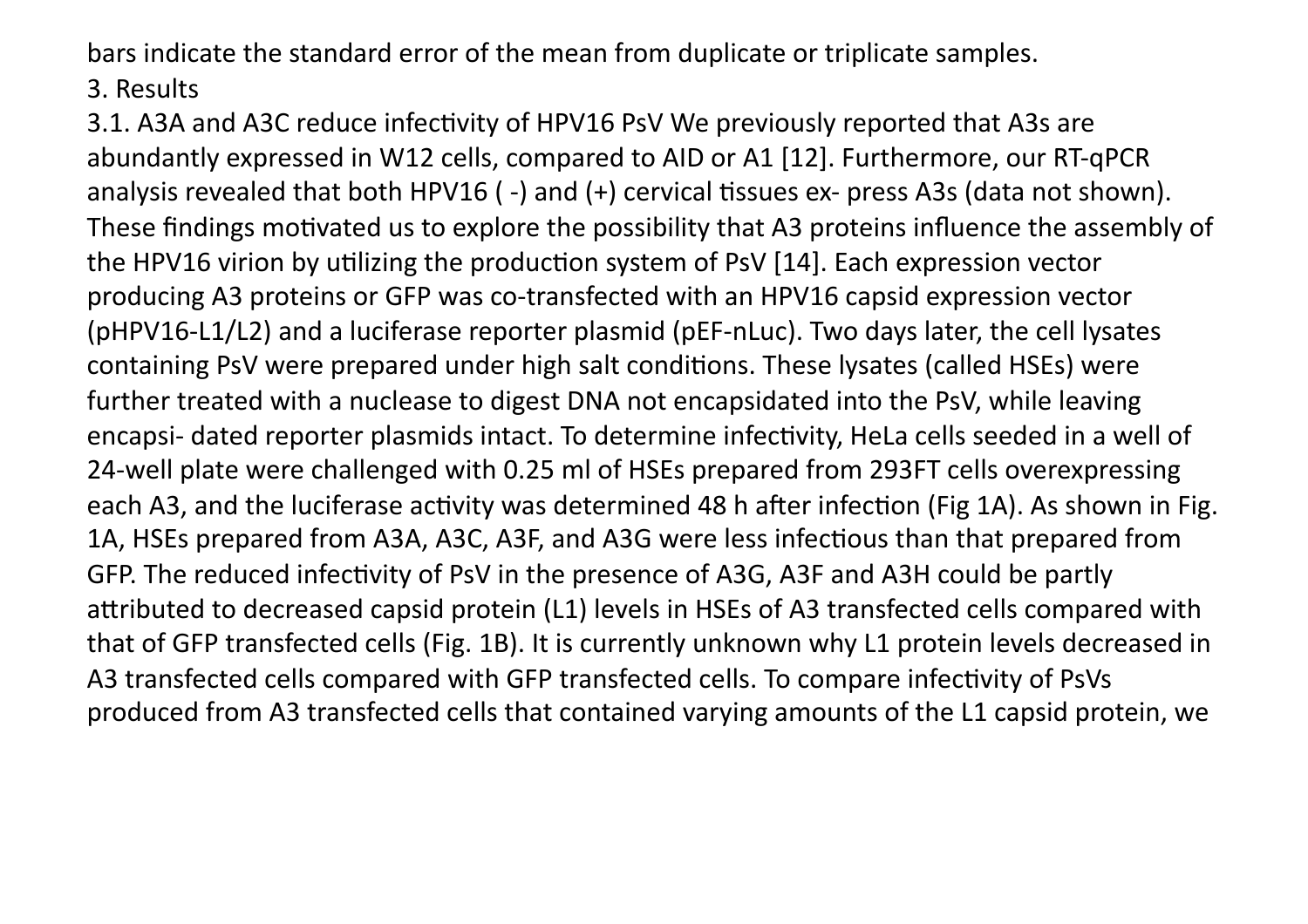titrated GFP HSE by 2-fold serial dilution, and determined relation between luciferase activity and L1 protein levels, by plotting the L1 level against the luciferase activity for both GFP and each A3 protein (Fig. 1C). As expected, the amount of L1 protein and luciferase ac- tivity correlated well across the serially diluted GFP HSE. Plots of A3A, A3C, and A3H were positioned below the curve of GFP (Fig. 1C). This result indicates that the infectivity of A3A, A3C, and A3H HSEs was lower than the GFP HSE, even after normalizing for the amount of L1. A3F and A3G plotted to the same line as GFP (Fig. 1C), indicating that A3F and A3G reduced L1 protein levels but did not reduce the infectivity of the PsV. A3H expression slightly reduces infectivity even after normalization (Fig. 1C right side); however, decrease of L1 protein level was significant (Fig. 1B right side). Therefore, it is not easy to determine whether A3H decreases PsV infectivity. Taken together, we concluded that A3A and A3C attenuate HPV16 PsV infectivity.

3.2. Expression of A3A, but not A3C, affects encapsidation of PsV DNA We then investigated how A3A and A3C act to decrease PsV infectivity. First, total DNA was purified from the producer cells
and
reporter
plasmid
levels
were
determined.
As
shown
in
Fig.
2A,
the
copy
numbers
of
the reporter plasmid in total DNA were compa- rable between each sample. Because A3A is thought to hyper- mutate foreign DNA [19], DNA sequencing of the reporter plasmid was performed. A reporter
gene
fragment
(560
bp)
was
amplified
from
the
total
DNA
of
A3A‐expressing
producer cells
and
the
fragment
was
cloned
into
the
pGEM‐T
Easy
Vector
(Promega).
This
vector
was transformed
into
Escherichia
coli
and
24
clones
were
randomly
selected.
DNA
sequencing
of these clones (24 x 560= 13440 bp) revealed an absence of C-to-T and G-to-A mutations (data not shown). These results suggest that neither differences in transfection efficiency or foreign DNA hypermutation can explain the reduction of infectivity by A3A (Figs. 1C and 2A). Furthermore, we determined reporter plasmid levels in the HSEs. Because HSEs were obtained following nuclease digestion, reporter plasmid levels in HSEs should reflect the level of encap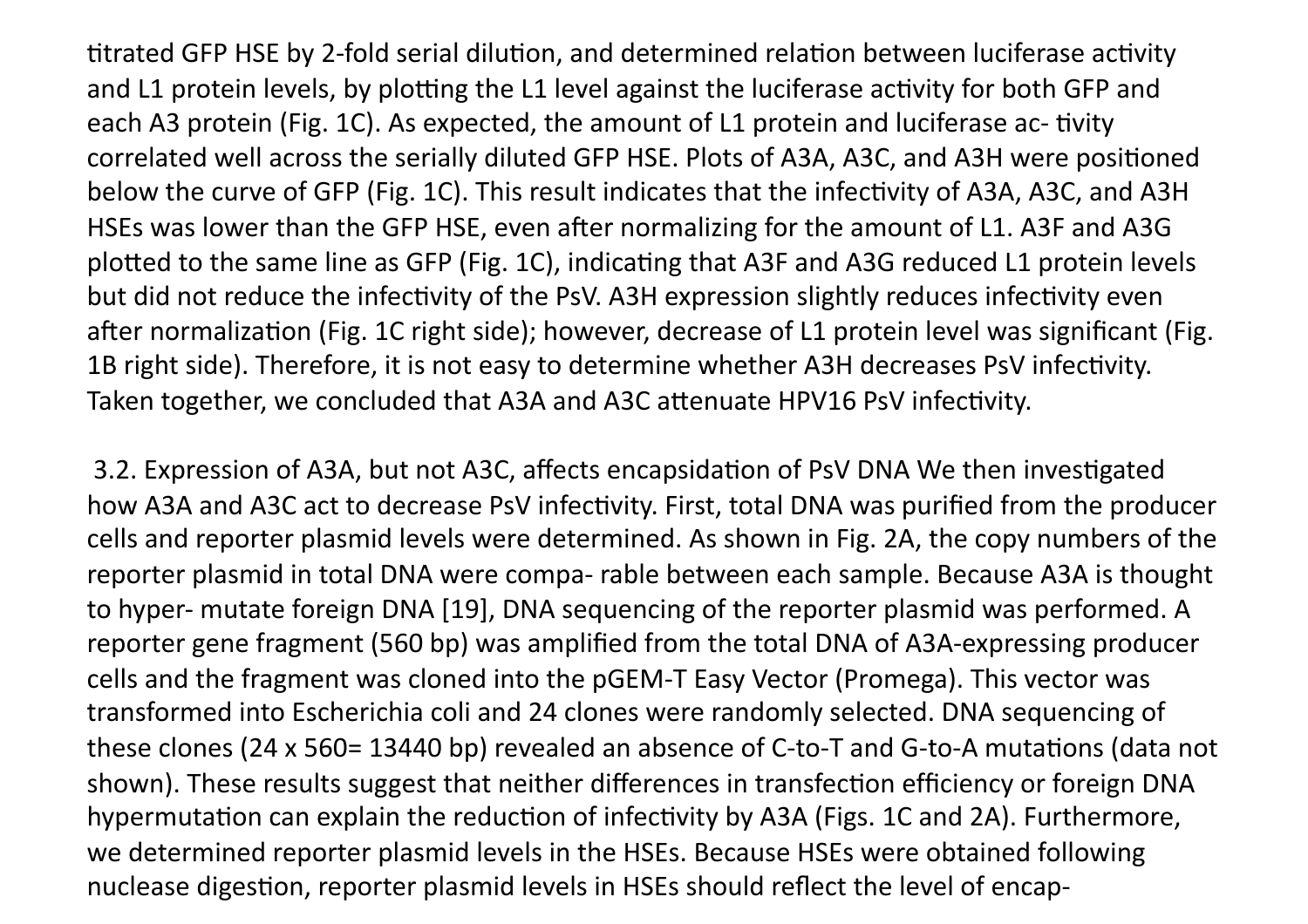encap‐
sidated PsV
DNA.
As
expected
from
the
decreased
L1
protein
levels
in
the
HSEs
compared to the GFP HSE, all A3 samples exhibited a lower copy number of the reporter plasmid than the GFP
control
(Fig.
2B).
To
evaluate
the
copy
number
of
the
reporter
plasmid
per
single
PsV,
copy numbers of serially diluted HSE from GFP trans- fected cells were determined and plotted along with A3 proteins against L1 levels (Fig. 2C). Only A3A exhibited a reduced reporter plasmid copy number as measured per L1 level. Other groups compared the infectivity of PsVs by adjusting the amount of reporter plasmid [20, 21]. To evaluate infectivity of A3 HSEs per pseudogenome, the same data used in Figs. 1 and 2 were plotted according to the copy number of the reporter plasmid. (Supplementary Fig. 1). Infectivity of A3A and A3C per pseudoge- nome was lower than that
of
GFP,
however,
L1
levels
per
psuedo‐
genome
were
higher
for
A3A
HSE
and
equivalent
for A3C to that of GFP, while in A3F, A3G, and A3H HSEs, both infectivity and L1 protein levels per pseudogenome were lower than those of GFP (Supplementary Fig. 1, lower). Even after conducting different an-alyses, we obtained the same conclusion; the decreased infectivity of HSEs from A3F, A3G, and partly A3H, could be attributed to the decreased L1 expression, while A3A reduce infectivity by reducing pseudogenome per PsV. Taken together, these results suggests that A3A interferes with encapsidation of the reporter plasmid, whereas A3C decreases PsV infectivity by a mechanism other than encapsidation of the pseudogenome. 3.3. Binding of A3 proteins with L1 capsid protein in vitro Because the encapsidation process failed to explain the decreased infectivity of PsVs in A3C HSE, we next explored whether A3C affects PsV infectivity by interactions with the capsid proteins. To this end, we expressed Myc-

tagged L1 and FLAG-tagged A3 proteins in 293FT cells. Co-immunoprecipitation (IP) experiments revealed that FLAG-A3C, -A3F, -A3G, and -A3H, co-precipitated Myc-L1, while almost no GAPDH, FLAG-GFP and negligible FLAG- A3A proteins were precipitated with Myc-L1 (Fig. 3 middle). Consistent with this result, IP complexes of Myc-L1 exhibit detectable levels of FLAG-A3C, 3F, 3G, and 3H, but not GFP and A3A (Fig. 3 bottom). Of note, FLAG-A3C most efficiently pulled down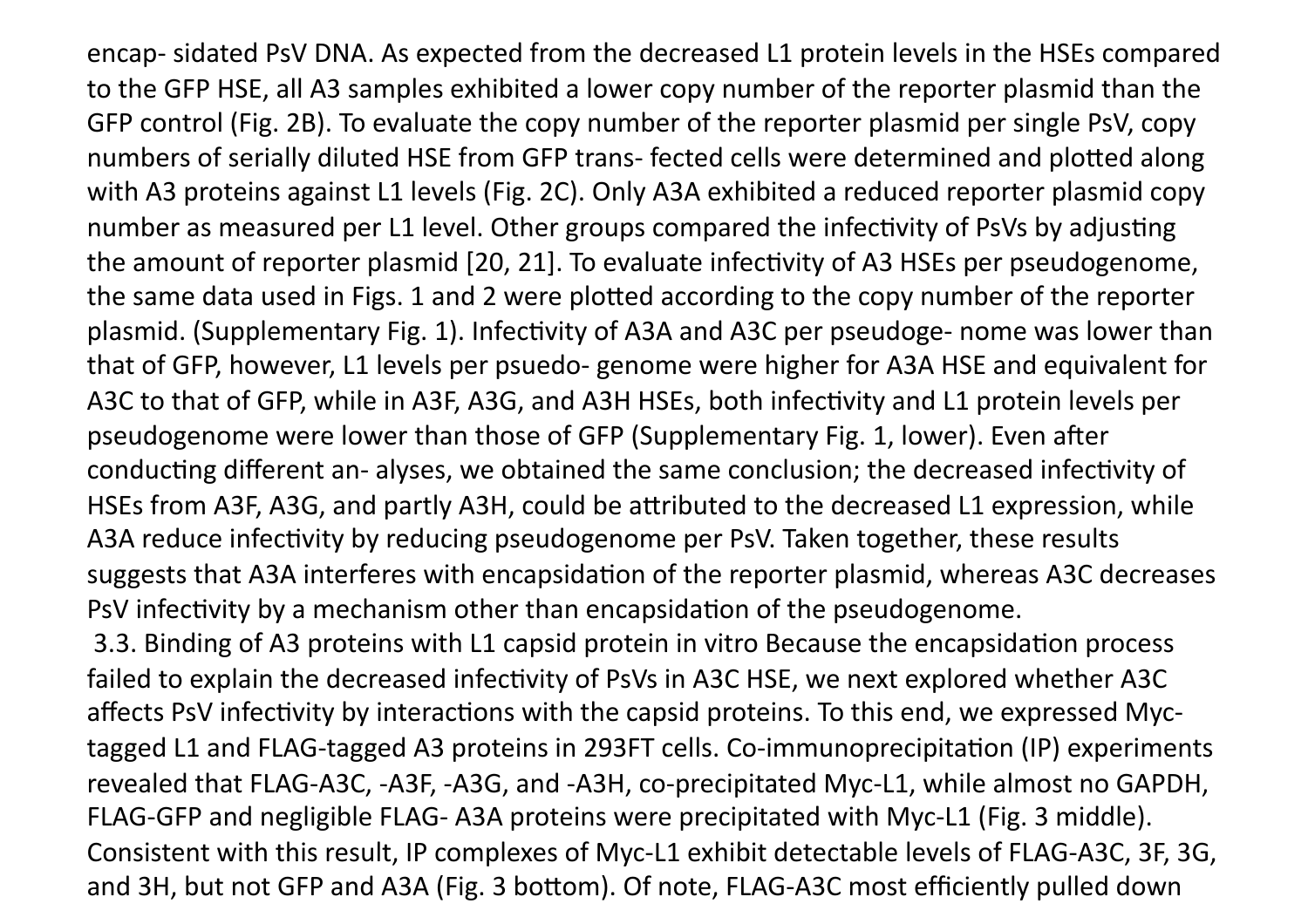Myc-L1 among these four (Fig. 3 middle). The distinguished binding property of A3C for L1 was also demonstrated by another co-IP experiment, using total lysates from 293FT cells transfected with pHPV16-L1/L2, pEF-nLuc, and FLAG-A3s, from which we obtained HSEs (Supplementary Fig. 2). Collectively, these data indicate that A3C efficiently (while A3F and A3G modestly) binds to the L1 capsid protein in vitro. 4. Discussion In this study, we investigated the role of APOBEC3 proteins during the assembly phase of the HPV16 virion. Using the PsV production system, which recapitulates the assembly phase of the HPV16 virion, we demonstrated that A3A and A3C reduce the PsV infectivity when co-expressed in 293FT cells (Fig. 1). The levels of the encapsidated pseudogenome
were
decreased
in
PsVs
prepared
from
A3A
transfected
cells,
but not other A3s transfected cells (Fig. 2). To clarify the mechanism underling the reduced infectivity, we examined whether A3 proteins bind to the HPV16 L1 capsid. A3C efficiently bound to L1, but A3A did not (Fig. 3, Supplementary Fig. 2), implying that the A3C binding to L1 may impair PsV infec- tivity. Notably, A3A and A3C localize both in the nucleus and cytoplasm, whereas
A3F
and
A3G
are
distributed
to
the
cytoplasm
[22]. Unexpectedly, co-transfection of pHPV16-L1/L2 with pFLAG-A3s resulted in decreased L1 expression
(Fig.
1B,
Supplementary
Fig.
2,
top).
Meanwhile,
Myc‐L1
was
not
obviously
decreased

by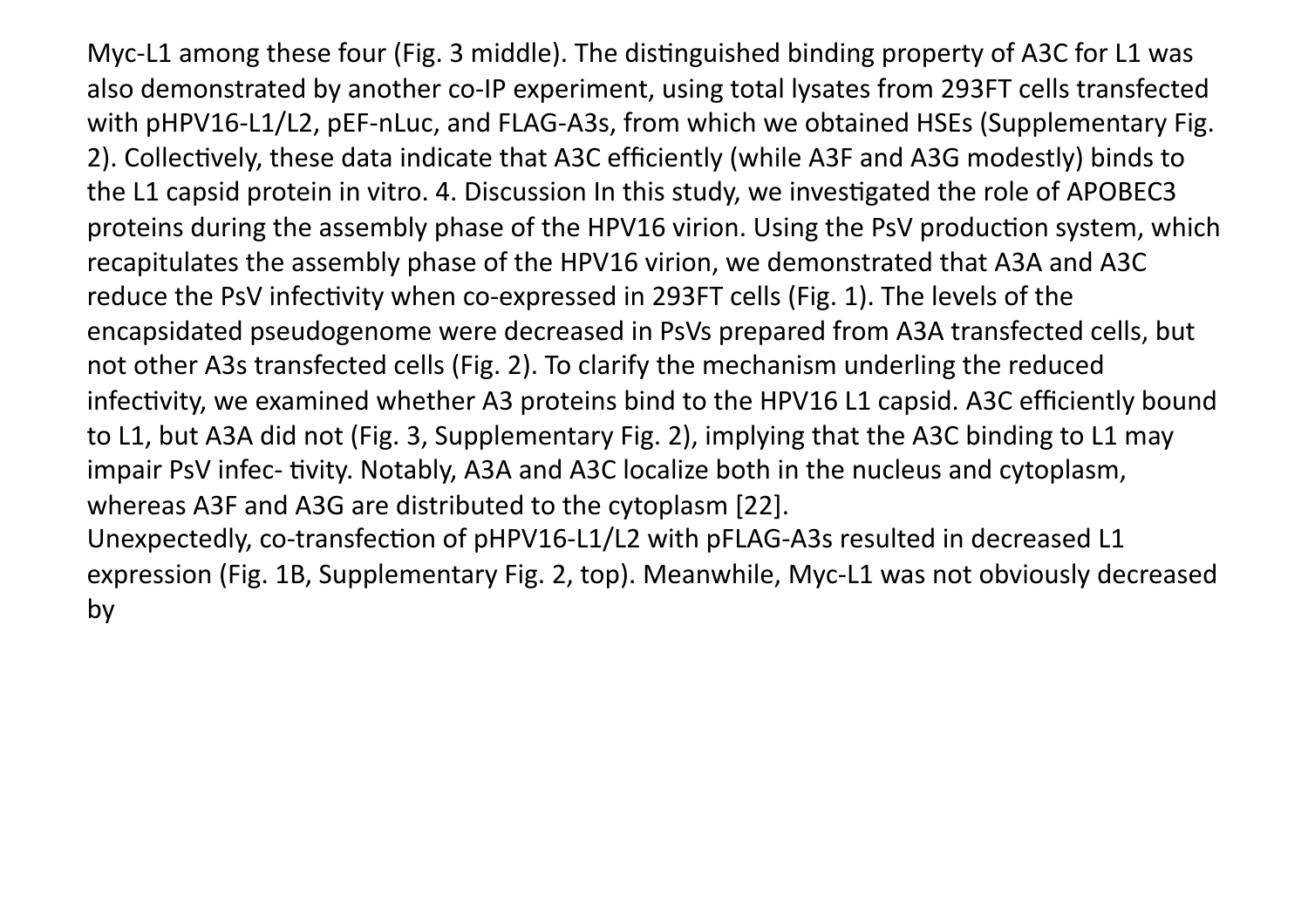co-expression with FLAG-A3s (Fig. 3, top). We do not deny the possibility that A3s are involved in the degradation of L1 protein or mRNA, which does not target Myc-tagged L1. We have demonstrated that A3C binds to HPV16 L1 in vitro, which implies the mechanism how A3C reduces the infectivity. Binding capacity of L1 with heparan sulfate proteoglycans (HSPGs) is proposed to be important for the primary attachment on the cell surface, internalization, and uncoating of the capsid, to allow the pseudogenome to enter the nucleus [23]. Therefore, it is intriguing to speculate that A3C blocks either of these steps, by binding with L1, to deprive HSPGs of its access to the PsVs. During preparing this manuscript, Warren et al. reported that A3A could decrease the infectivity of HPV16 PsV, which is consis- tent with this study [21]. However, they concluded that A3C does not affect HPV16 PsV infectivity. In their study, recombinant HPV16 genomic DNA with a GFP reporter gene, driven by SV40 promoter, was used as a pseudogenome and infectivity of PsVs prepared from A3C-expressing cells was determined by GFP expression in infected cells. In this study, a vector encoding a luciferase reporter gene driven
by
EF1a
promoter
was
used,
therefore,
the
discrepancy
be‐
tween
that
study
and
the present work can be attributed to the differences in reporter gene and cell lines used. In summary, this study provides for the first time the evidence for the involvement of A3 proteins in interference with HPV16 virion assembly. Further studies are required to clarify the specific mechanism of how A3 proteins mediate this infectivity defect.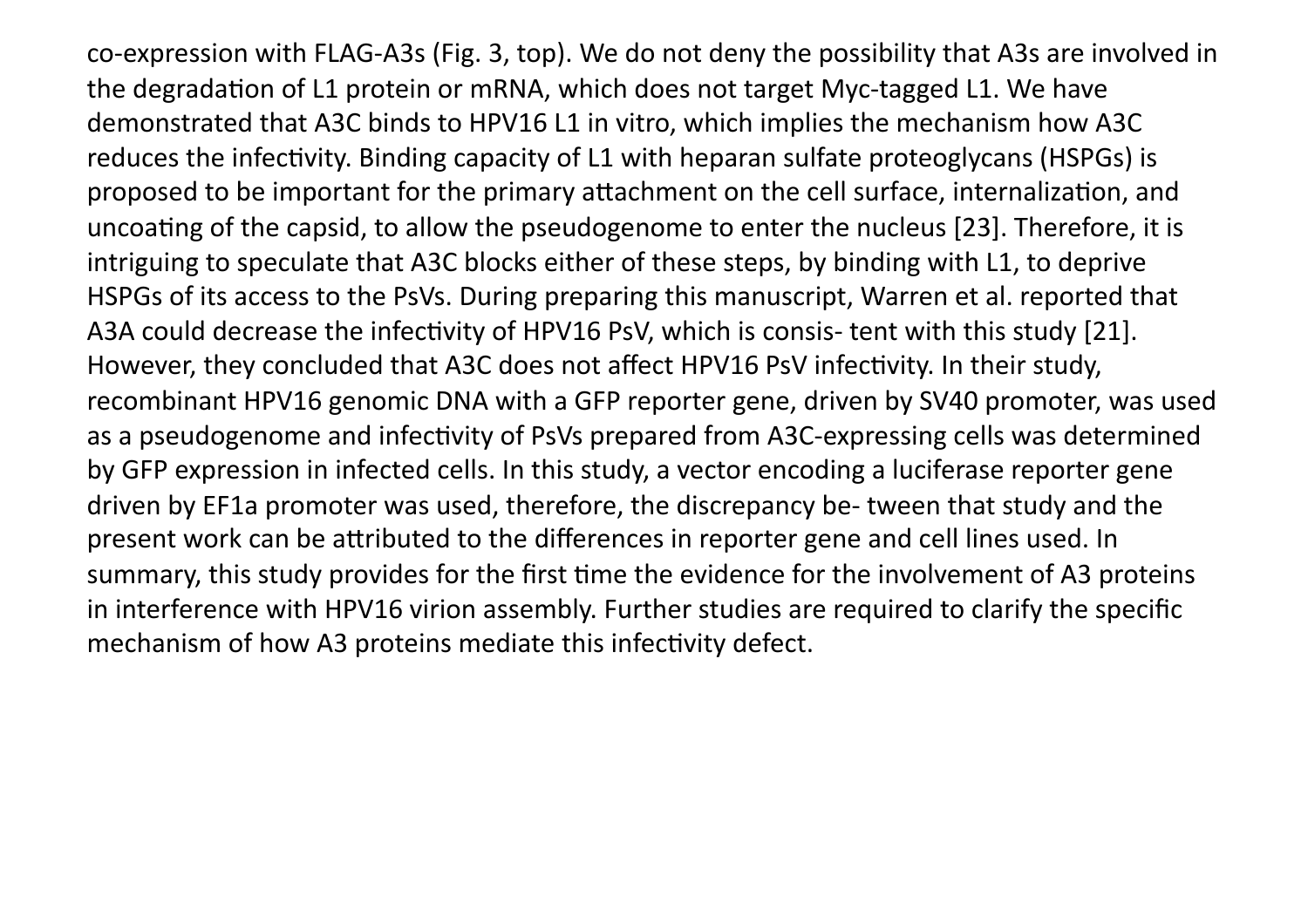Conflict
of
interest The
authors
declare
no
conflicts
of
interest.

Acknowledgments

We thank Ms. Shimadzu for technical support. This study was supported by the Founding Program for Next Generation World- Leading Researchers and a Grant-in-Aid for Young Scientists (B) from the Japan Society for the Promotion of Science, Tekeda Science Foundation, the Hokkoku Foundation for Cancer Research, and The Yasuda Medical Foundation.

Appendix A. Supplementary data Supplementary data related to this article can be found at http:// dx.doi.org/10.1016/j.bbrc.2014.12.103.

References

[1] R. Goila-Gaur, K. Strebel, HIV-1 Vif, APOBEC, and intrinsic immunity, Retro- virology 5 (2008) 51.
lomavirus
16
minor
capsid
protein
L2,
Virology
434
(2012)
110e117.

[2] R.S. Harris, M.T. Liddament, Retroviral restriction by APOBEC proteins, Nat. Rev. Immunol. 4 (2004)
868e877.

[3] M.H. Malim, APOBEC proteins and intrinsic resistance to HIV-1 infection, Philos. Trans. R Soc. Lond.
B
Biol.
Sci.
364
(2009)
675e687.

[4] V.C. Vieira, M.A. Soares, The role of cytidine deaminases on innate immune responses against human viral infections, BioMed. Res. Int. 2013 (2013) 683095.

[5] Y. Iwatani, D.S. Chan, F. Wang, K.S. Maynard, W. Sugiura, A.M. Gronenborn, I. Rouzina, M.C. Williams, K. Musier-Forsyth, J.G. Levin, Deaminase-indepen- dent inhibition of HIV-1 reverse transcription by APOBEC3G, Nucleic Acids Res. 35 (2007) 7096e7108.

[6] D.H. Nguyen, S. Gummuluru, J. Hu, Deamination-independent inhibition of hepatitis B virus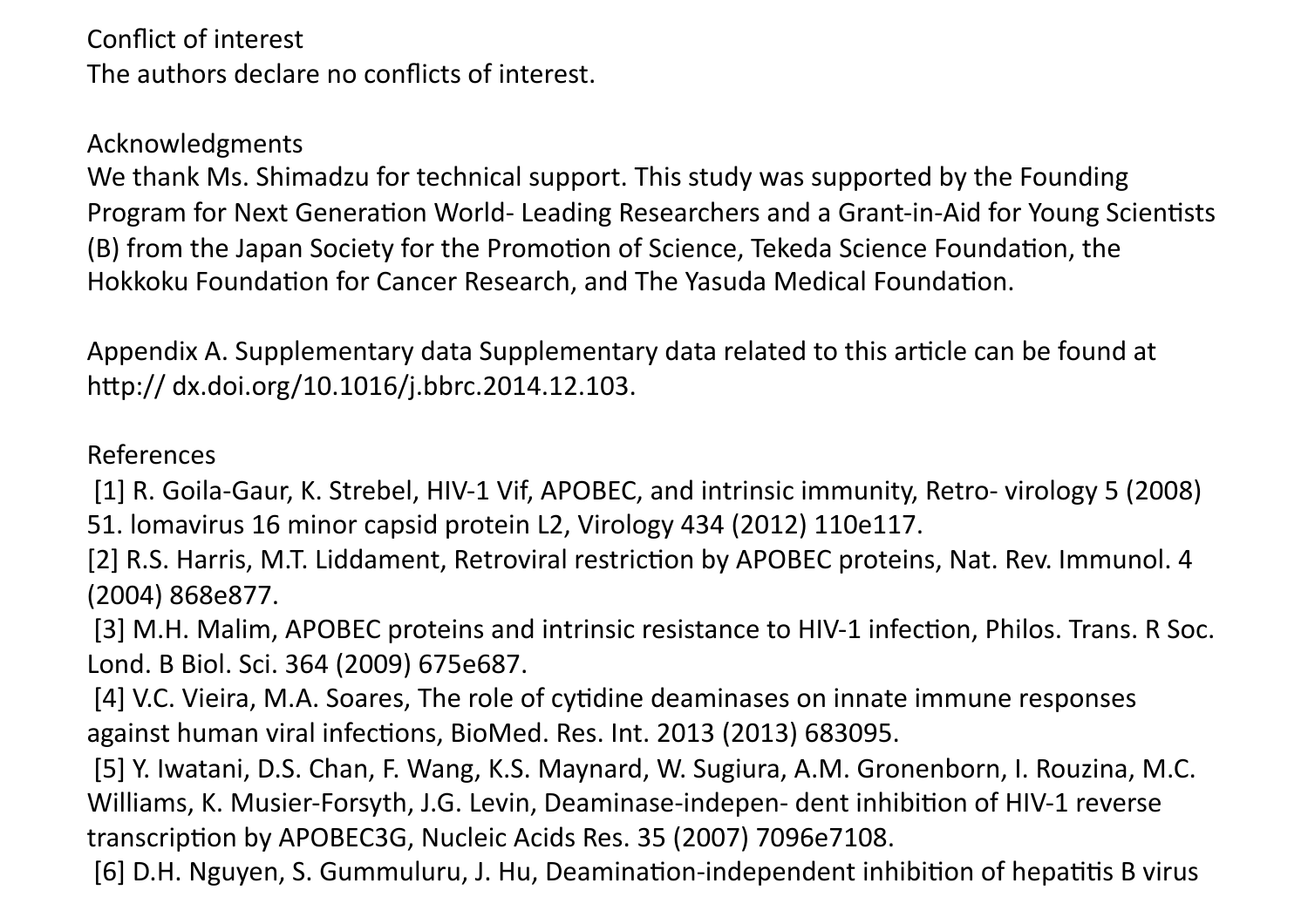reverse transcription by APOBEC3G, J. Virol. 81 (2007) 4465e4472.

[7] K. Belanger, M. Savoie, M.C. Rosales Gerpe, J.F. Couture, M.A. Langlois, Binding of RNA by APOBEC3G controls deamination-independent restriction of ret- roviruses, Nucleic Acids Res. 41 (2013)
7438e7452.

[8] J. Bodily, L.A. Laimins, Persistence of human papillomavirus infection: keys to malignant progression,
Trends
Microbiol.

19
(2011)
33e39.
[9]
H.
Zur Hausen,
Papillomaviruses
and
cancer:
from
basic
studies
to
clinical application, Nat. Rev. Cancer 2 (2002) 342e350.

[10] A.R. Kreimer, A.K. Chaturvedi, HPV-associated oropharyngeal cancerseare they preventable? Cancer
Prev.
Res
(Phila)
4
(2011)
1346e1349.

[11] M.A. Stanley, M.R. Pett, N. Coleman, HPV: from infection to cancer, Biochem. Soc. Trans. 35 (2007)
1456e1460.

[12] Z. Wang, K. Wakae, K. Kitamura, S. Aoyama, G. Liu, M. Koura, A.M. Monjurul, I. Kukimoto, M. Muramatsu, APOBEC3 deaminases induce hypermutation in human papillomavirus 16 DNA upon Beta interferon Stimulation, J. Virol. 88 (2014) 1308e1317.

[13] M.A. Stanley, H.M. Browne, M. Appleby, A.C. Minson, Properties of a non-tumorigenic human cervical keratinocyte cell line, International journal of cancer, J. Int. du Cancer 43 (1989) 672e676.

[14] D.V.P. Christopher, B. Buck, Douglas R. Lowy, John T. Schiller, Generation of HPV pseudovirions using transfection and their use in neutralization assays, in: J.D. Clare Davy (Ed.), Human
Papillomavirus
Methods
and
Protocols,
Humana
Press,
London,
2006,
pp.
445e462.

[15] S. Mizushima, S. Nagata, pEF-BOS, a powerful mammalian expression vector, Nucleic Acids Res.
18
(1990)
5322.

[16] S. Nakao, S. Mori, K. Kondo, K. Matsumoto, H. Yoshikawa, T. Kanda, Mono- clonal antibodies recognizing cross-neutralization epitopes in human papil- lomavirus 16 minor capsid protein L2,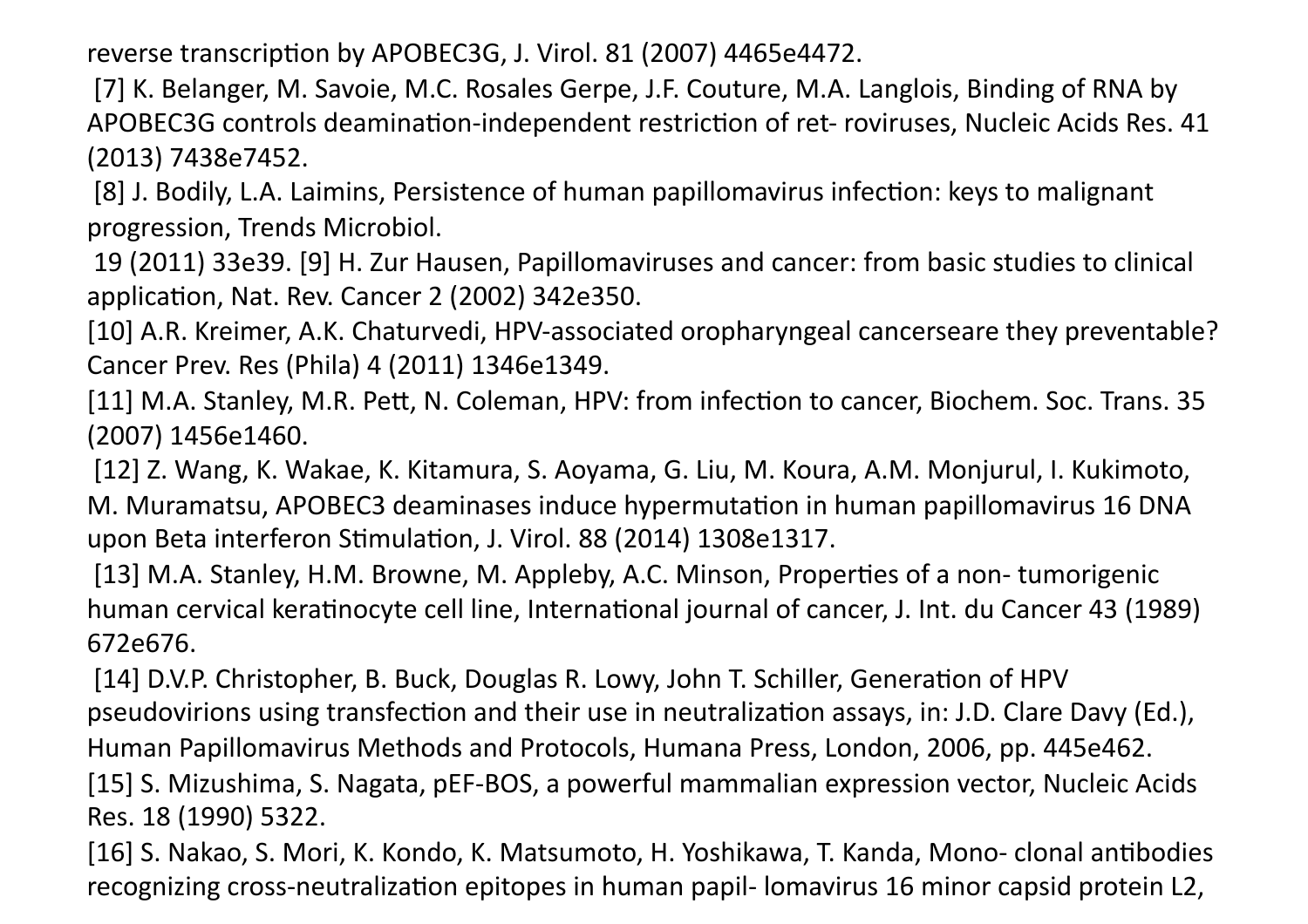Virology
434
(2012)
110e117.

[17] K. Kitamura, Z. Wang, S. Chowdhury, M. Simadu, M. Koura, M. Muramatsu, Uracil DNA glycosylase counteracts APOBEC3G-induced hypermutation of hepatitis B viral genomes: excision repair
of
covalently
closed
circular
DNA,
PLoS Pathog.
9
(2013)
e1003361.

[18] C.B. Buck, D.V. Pastrana, D.R. Lowy, J.T. Schiller, Efficient intracellular assembly of papillomaviral
vectors,
J.
Virol.
78
(2004)
751e757.

[19] M.D. Stenglein, M.B. Burns, M. Li, J. Lengyel, R.S. Harris, APOBEC3 proteins mediate the clearance
of
foreign
DNA
from
human
cells,
Nat.
Struct.
Mol.
Biol.
17
(2010)
222e229.

[20] Z. Surviladze, R.T. Sterk, S.A. DeHaro, M.A. Ozbun, Cellular entry of human papillomavirus type 16 involves activation of the phosphatidylinositol 3-ki- nase/Akt/mTOR pathway and inhibition of autophagy, J. Virol. 87 (2013) 2508e2517.

[21] C.J. Warren, T. Xu, K. Guo, L.M. Griffin, J.A. Westrich, D. Lee, P.F. Lambert, M.L. Santiago, D. Pyeon, APOBEC3A functions as a restriction factor of human papillomavirus, J. Virol 89 (2015) 688e702.

[22] L. Lackey, E.K. Law, W.L. Brown, R.S. Harris, Subcellular localization of the APOBEC3 proteins during mitosis and implications for genomic DNA deami- nation, Cell Cycle 12 (2013) 762e772. [23] K.F. Richards, M. Bienkowska-Haba, J. Dasgupta, X.S. Chen, M. Sapp, Multiple heparan sulfate binding site engagements are required for the infectious entry of human papillomavirus type
16,
J.
Virol.
87
(2013)
11426e11437. )
868e877.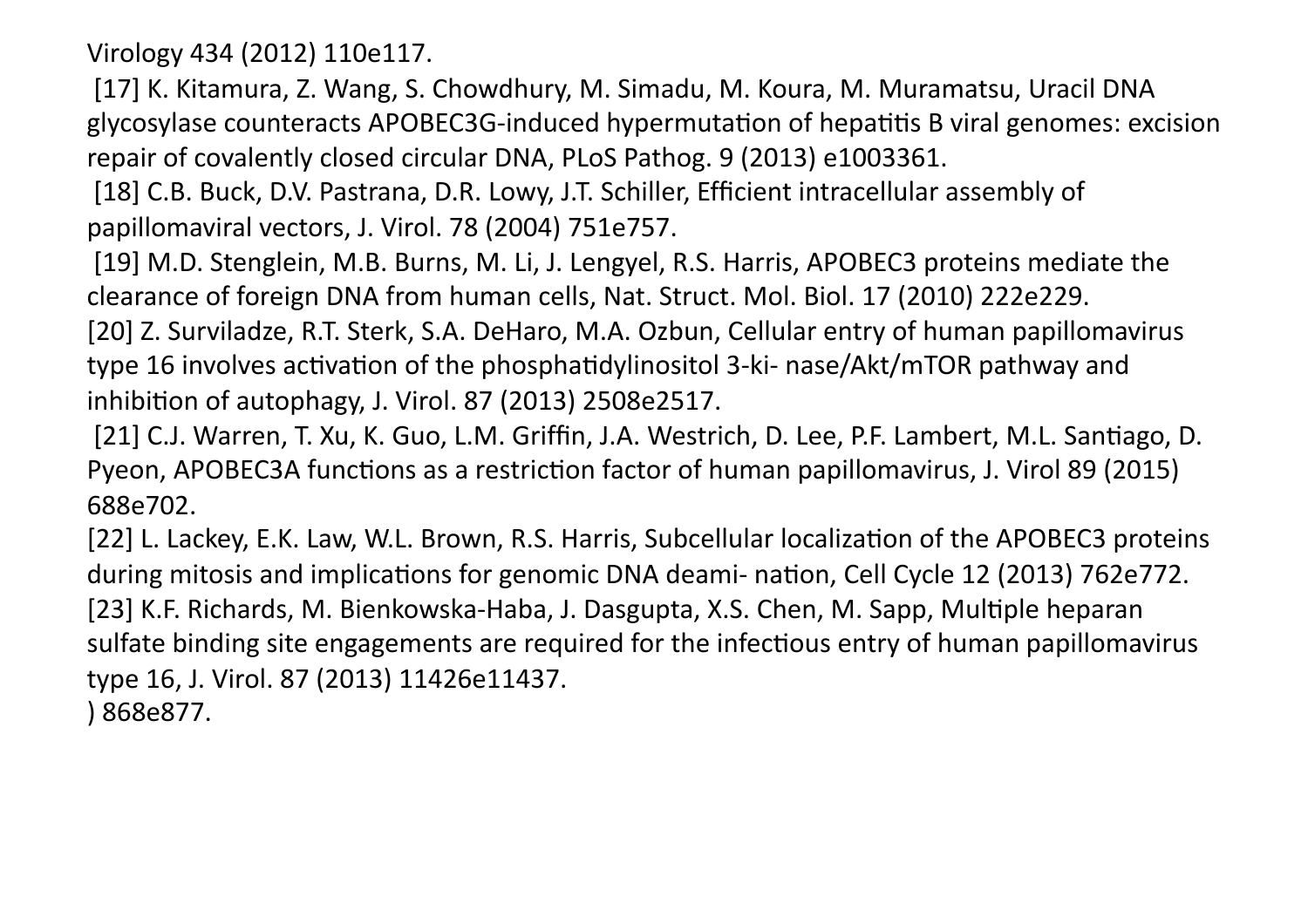

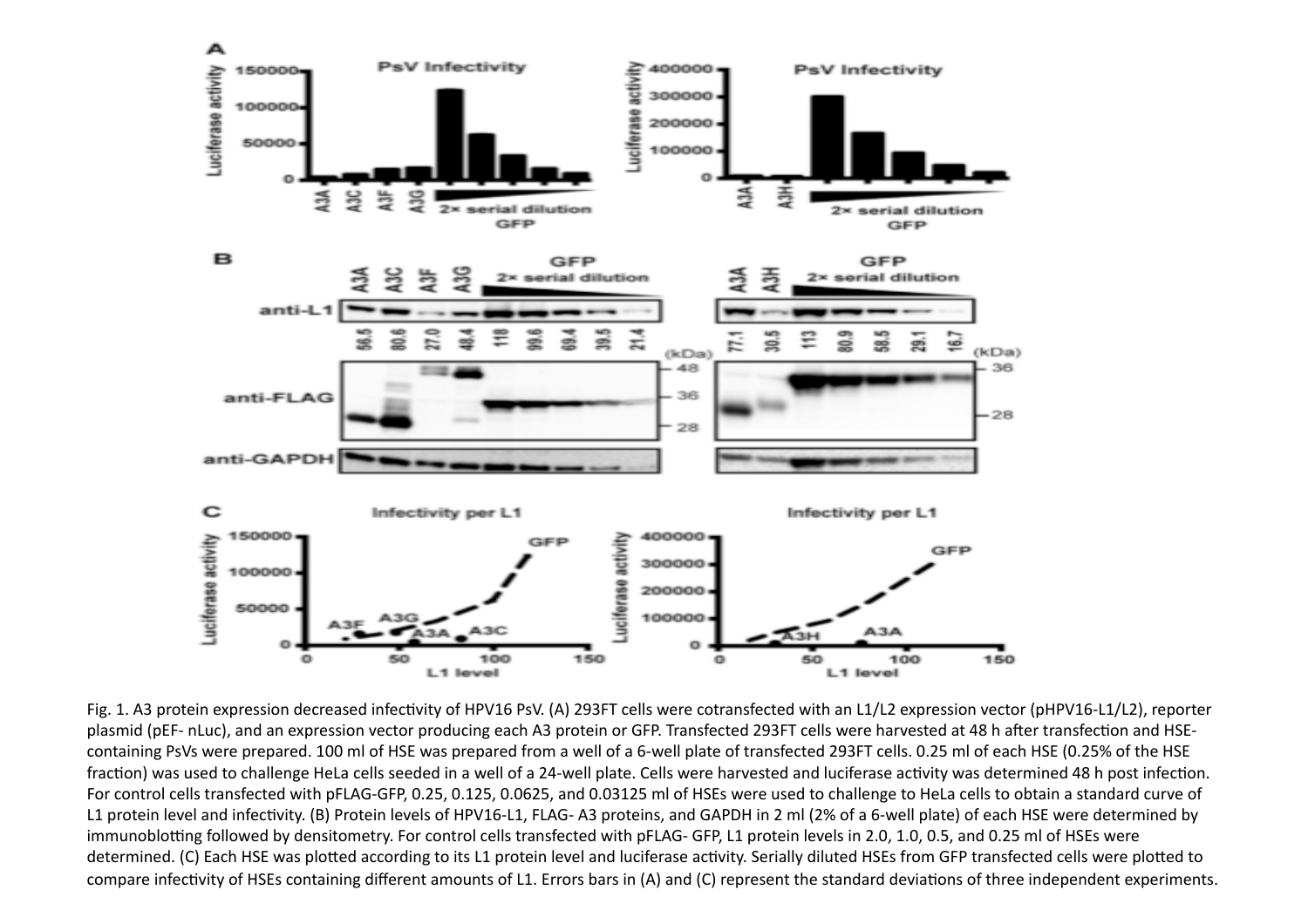

Fig. 2, top). Meanwhile, Myc-L1 was not obviously decreased by Fig. 2. A3A expression, but not that of other A3s, decreased the amount of encapsi- dated DNA. (A, B) Total DNA from 293FT cells (A) or corresponding HSEs (B) were subjected to qPCR to measure copy numbers of the reporter plasmid (pEF-nLuc). Re- porter plasmid levels in HSEs were equivalent to encapsidated reporter plasmid levels, as HSEs were prepared after DNaseI treatment. Reporter plasmid levels from 0.167 ml of each HSE were determined. For the GFP control, reporter plasmid levels from 0.167 ml of the HSE and its serial dilution were determined. N.S. ¼ not statistically signi ficant. (C) HSEs from each transfected cell were plotted according to L1 protein level and copy number of reporter plasmid. Serially diluted HSEs from GFP transfected cells were plotted to compare the copy numbers between HSEs containing different amount of L1. Errors bars represent standard deviations of two independent experiments.